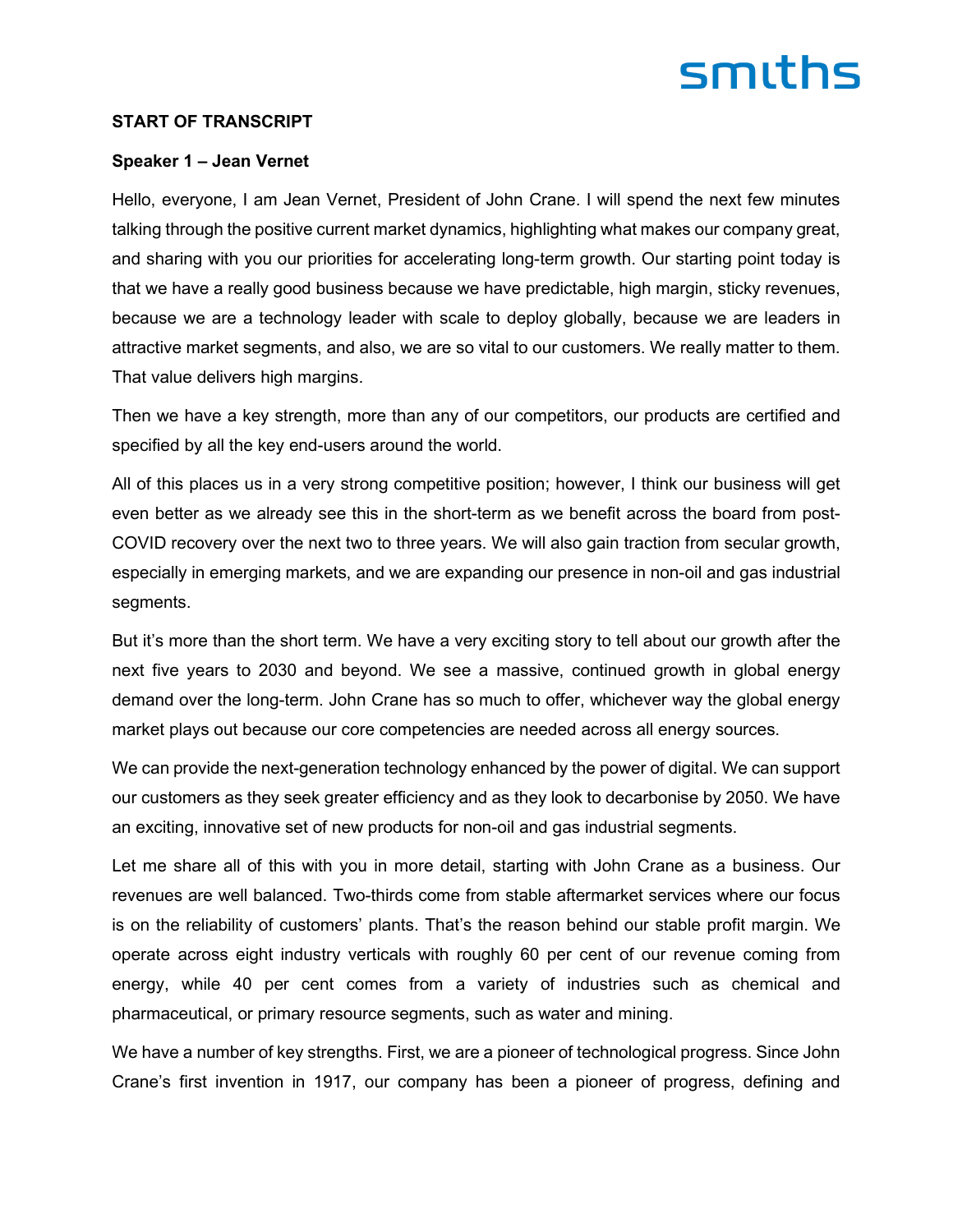redefining the industrial seal over and over again. John Crane invented packing seals in the 1920s, then the industrial seals, right after the Second World War allowing for massive industrial scaling in developed economies which supported the post-war recovery.

In the 1970s we invented the dry gas seal, an engineering prowess, the realisation of the engineer's ultimate dream. A device that required no lubrication and could last forever. Few people know this, but the continued supply of energy, power, clean water, food, and safe medicine would not be possible without a reliable seal.

Second, our products are vital. The seal is like the heart in the rotating equipment. It is embedded deep into a pump or a compressor and is very hard to displace. A seal is a primary safety mechanism and if anything goes wrong with the rotating equipment, if it's not operated near its optimal curve, this is instantly felt by the seal. This sensitivity made us experts at optimising the operation of all types of pumps and compressors with the goal of increasing reliability and uptime.

The traditional way we grow share is to partner with all EPCs and pump and compressor OEMs when a plant is being newly designed. Our customers see us as the technology leader and as a trusted advisor. Winning these key strategic projects with OEMs is what grows our installed base in the aftermarket, resulting in annuity-like revenue streams over decades.

We have global capabilities. For over a century our business philosophy in the aftermarket was to operate close to the customer plant, wherever it is in the world, offering a 24/7 aftermarket proximity service under any circumstances. We never let the customer down. Through our network of over 200 sites around the globe, our footprint is second to none.

John Crane's internal network of talent extends across 50 countries with more than 2000 expert engineers. We are a company of intuitive entrepreneurial self-starters who like to solve complex problems under pressure and are dedicated to their craft. Over the last 100 years, John Crane has built the largest installed base and our products equip most plants globally. Our track record of 90 per cent aftermarket customer retention throughout the plant lifecycle is testimony to the bond of trust we have built with our customers.

#### **Speaker 2 – Gabriel Lancaster**

Hello, my name is Gabriel Lancaster and I'm a Principal Machinery Engineer at ExxonMobil Research and Engineer. For over 20 years ExxonMobil has worked and partnered with John Crane and with the focus on maintenance reliability. We choose to work with John Crane because of their commitment to excellence, their ability to globally standardise processes and procedures to support our business, and partnerships with key original equipment manufacturers.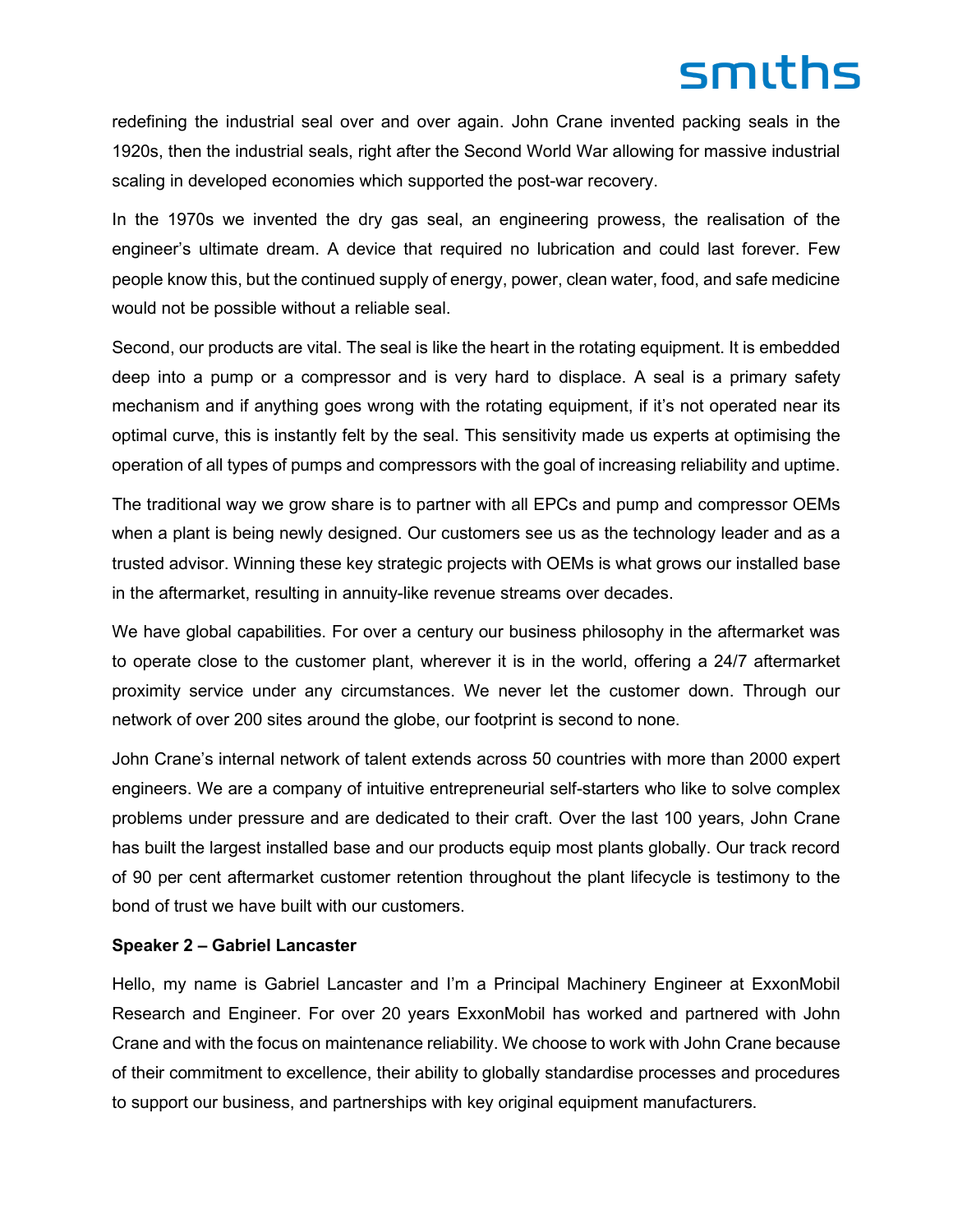#### **Speaker 1 – Jean Vernet**

Finally, being part of Smiths Group gives us access to a competitive advantage we would not benefit from as a standalone business. When it comes to digitising our products, we have leveraged the Smiths digital forge world-class capabilities in detection, digital technology, and artificial intelligence to develop a suite of digital products with our customers.

I am very excited by our drivers of growth. We see four main ones. First, we sell more of our products to more customers by expanding geographically and into other non-oil and gas industrial segments. Second, we sell more value to our trusted customers by addressing the evolving needs and stepping up core technology and innovation.

Third, we expand beyond our existing services by leveraging Smiths' core capabilities in measurement technology and asset reliability to address urgent needs such as reducing methane emissions. Fourth, we will continue to grow inorganically to support our business strategy.

Now, let me share our view on the rapidly shifting market dynamics which will redefine our future, and how John Crane is well-positioned under any energy transition scenario. Our customers are facing two conflicting trends which will define the market over the next several decades. I believe the energy sector is at the heart of the solution to climate change. Our customers are key to the future of a low-carbon world.

On the one hand, the first trend is that there is a significant and sustained global pull for a continued large increase in primary energy demand over the long term driven by population growth, urbanisation, and higher living standards. The growth all comes from emerging markets and China. Today's energy systems cannot cope with the demand.

The only way to meet long-term demand is for a sustained and relentless quest for efficiency in the supply and use of energy. Without sustained [yearly] efficiency gain, primary energy supply would have to grow 60 per cent by 2050.

The second trend, on the other hand, is that there is a climate crisis that could spin out of control, imposing pressure on our customers that will boil up exponentially. Our customers are often designated as the culprits, but they are the leading agents to a cleaner world. There is no silver bullet to reach a zero-carbon world. Investments in several renewable energies need a massive scale up, while in the mid-term cleaner nuclear energy and natural gas, as long as it eliminates its methane emissions, will be a critical bridge toward a zero-carbon future and to support intermittency of wind and solar. At the same time, the digital revolution, still in its early stage, will be a brutal disruptor and a formidable enabler of the energy transition.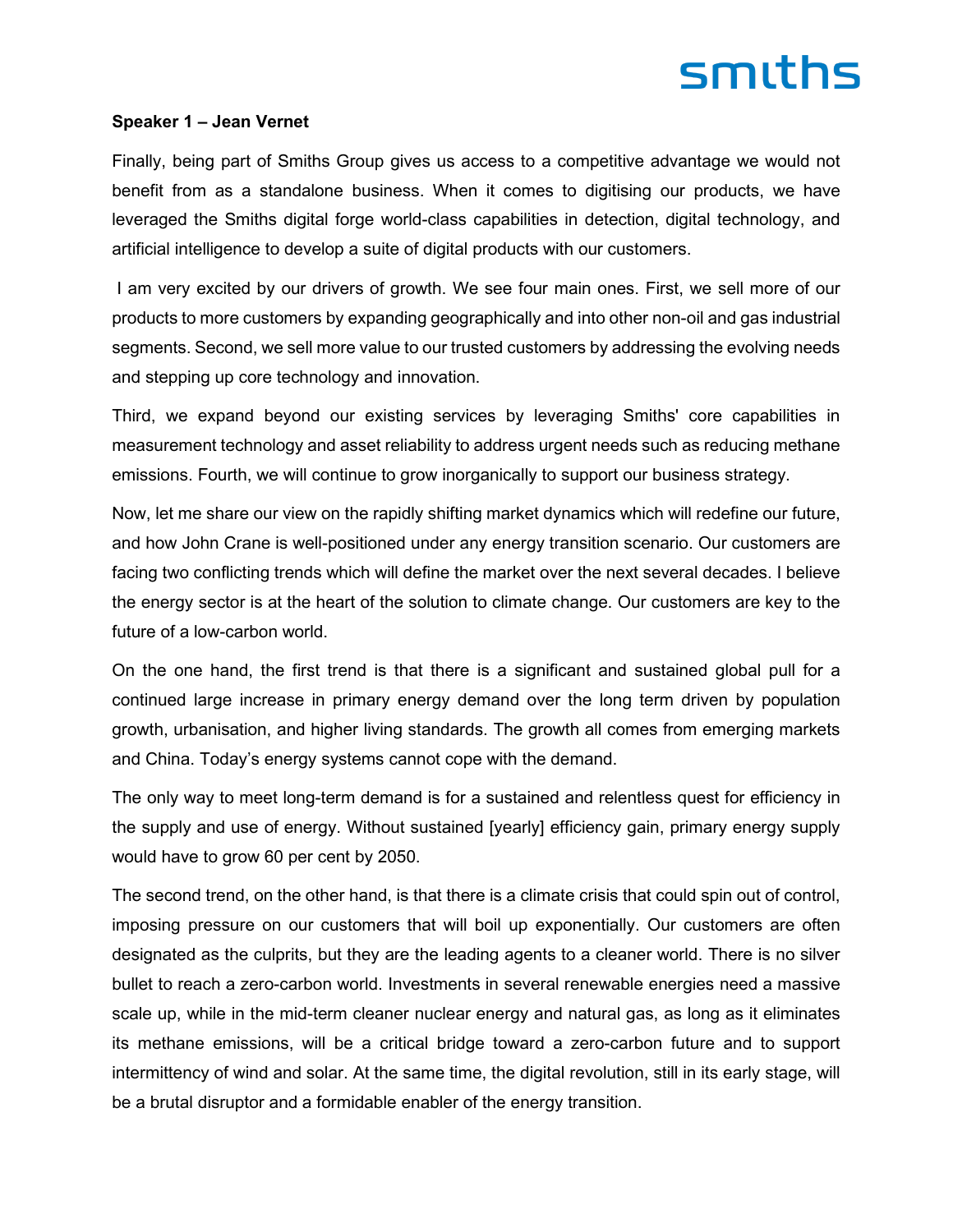Because of the large deficit of investments into the energy systems that are required to reach a zero-carbon world, the transition will be a series of expensive and painful crisis with an increasing level of urgency. We believe John Crane is very well-positioned to help our customers under any energy transition pathway because we have existing technology and services to more efficiently and sustainably meet the demand growth in conventional energy. We also have the technology to support the transition toward low-carbon energy sources. So, those are the very positive current market dynamics. Let me now talk about how we are going to grow our top line.

Our first focus is to sell our current products to more customers by growing geographically and into non-oil and gas customer segments. Geographical expansion is driven by high growth and high-volume segments where product costs and lead times are key elements of success, especially in emerging markets. We are leveraging innovative material science and manufacturing technologies to reach a lower product cost point. We also benefit from our leading expertise in existing country footprint to accelerate local content and expedite growth in these geographies while maintaining strong margins.

The same applies to non-oil and gas verticals. We have developed fit for purpose derivative products from our existing product families with higher performance, at lower cost, and shorter lead times. By using proprietary diamond coatings, unique filter media, and additive manufacturing these derivative products help us gain share in selected non-energy verticals, particularly, in the segments driven by secular super trends such as the mining, petrochemical, pharmaceutical and clean water.

Our second priority is to bring innovative new products to market and create more value. By July 2022 we will have introduced 24 new products over three years with revenue opportunities of £100 million in five years. For example, we introduced a full range of innovative seals for midstream pipelines, which extends the average time between repair by a factor of three and can ensure no impact to the environment in the event of a catastrophic failure of the primary seal in very remote places. We also offer fit for purpose products that solve longstanding customer problems within extreme operating conditions, at very high pressure and speed.

In 2022 we will launch a high performance, zero emissions seal that will eliminate methane emission from natural gas compressors, which currently generate 15 per cent of oil and gas fugitive methane. Similarly, across multiple customer applications our dry gas seals have proven they can withstand the high heat, high speed, abrasiveness, and pressure conditions needed for CO2 capture and storage.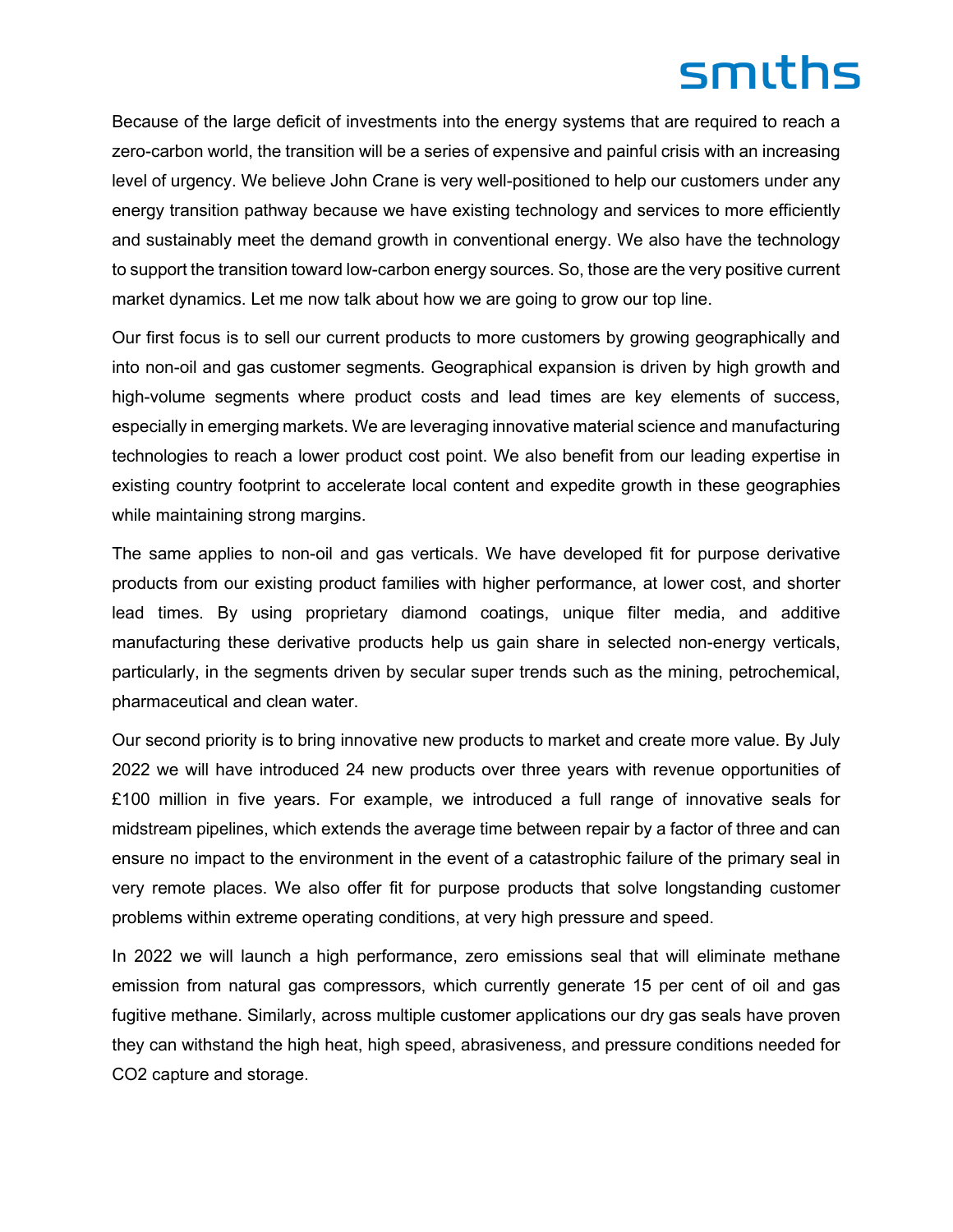Another example of innovation is John Crane Sense, our digital platform, starting with instrumented dry gas seals for compressors, an industry first. We are the first to provide customers with a powerful solution that embeds sensors inside an advanced seal to monitor the health of the seal and of the asset.

Our commercial launch of John Crane Sense digital product in FY22 will expand over a full range of products, seals, filters, couplings, by placing sensors inside the seals and the other physical devices. Sense generates never seen before, unique data sets and analytics when combined with the artificial intelligence capabilities of the Smiths digital forge. Our platform creates asset-specific signatures for which we build unlimited bespoke applications. We have run over one million hours with digital seal field trials at customer sites, where they help us prioritise software applications using agile development.

Applications provide insight for predictive maintenance, asset optimisation, benchmarking, and health management to prevent failures, maximising efficiency, and minimising downtime. For example, thanks to Sense Turbo, our solution for compressors, a major LNG player avoided \$4 million of production losses on a critical compressor train through accurate prognostics and proactive recommendations from our digital algorithm. John Crane Sense pumps allows detection of suboptimal operating conditions, with failure mode prognostics and self-healing, increasing equipment uptime and life expectancy while enabling the avoidance of redundant backup assets.

Then John Crane Sense monitor offers a scalable, easy to deploy, wireless, high frequency, realtime, industrial IOT platform building unique asset signatures and condition-based maintenance applications driven by our world-class AI capabilities.

Another key R&D priority for growth is the energy transition. We are dedicated to helping a faster path to a net zero carbon world and have allocated a significant share of our five-year R&D investments into low-carbon technologies. These efforts build on our core expertise in highperformance flow control which we extend through external partnerships.

This makes John Crane a trailblazer in the field of hydrogen, carbon capture at scale, renewable fuels, solar, and next-generation nuclear power. For example, in the domain of carbon capture and storage the challenge is to be efficient at scale and bring the cost of blue hydrogen from the current \$2 per kilo down to \$1 per kilo. Part of the problem is the stickiness and the abrasiveness of CO2. The durability of our seals and their ability to handle debris, extends the average time between failures and is the reason we are now equipping 80 per cent of the carbon capture and storage projects around the world.